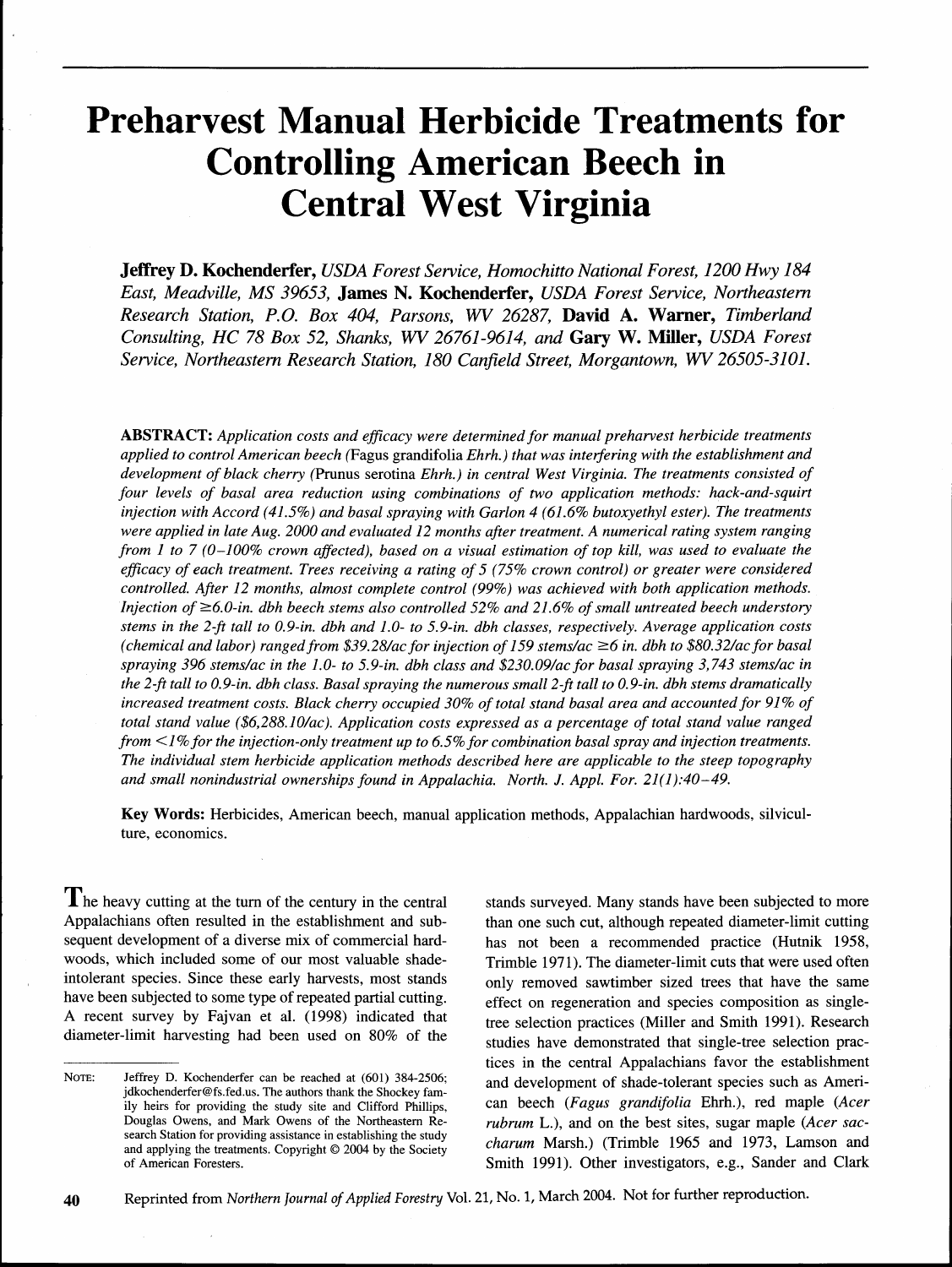(1971), have concluded that the development of tolerant (Fansler 1962), when the stand contained a red spruce reproduction continues to expand at the expense of more (Picea rubens Sarg.)-hemlock (Tsuga canadensis L. Carr.) shade-intolerant species after partial cutting, which eventu-<br>ally leads to a decline in species diversity (Miller and that there was a conifer component in the original stand. ally leads to a decline in species diversity (Miller and that there was a conifer component in the original stand, Kochenderfer 1998). Dense understories of undesirable although no conifers are present today. The conifers Kochenderfer 1998). Dense understories of undesirable although no conifers are present today. The conifers were<br>shade-tolerant species such as beech and striped maple most likely eliminated by fire that followed logging in shade-tolerant species such as beech and striped maple most likely eliminated by fire that followed logging in much (*Acer pensylvanicum* L.) can interfere with the establish-<br>of the surrounding area Partial cuts, which re (*Acer pensylvanicum* L.) can interfere with the establish-<br>ment and development of desirable shade-intolerant species smaller stems for mine props and pulpwood, were made in<br>including black cherry (*Prunus serotina* Ehrh including black cherry *(Prunus serotina Ehrh.)*, white ash the 1960s. There is a dense beech understory present (*Fraxinus americana L.*), northern red oak (Quercus rubra throughout the stand. Advance regeneration evalua L.), and yellow-poplar (Liriodendron tulipitera L.) (Horsley guidelines developed for Allegheny hardwoods (Marquis et and Bjorkbom 1983, Horsley 1991).

In the past few years, there have been dramatic increases beech or striped maple to be heavily stocked with undesir-<br>in stumpage prices for several Appalachian hardwood spein stumpage prices for several Apparachian naruwood spe-<br>cies, especially black cherry, stimulating interest in managthis species more intensively. It has been observed<br>elsewhere (Zedaker 1988) that as more intensive manage-<br>ment evolves in response to resource value increases, veg-<br>attion management intensive intensive management evolve etation management involving the use of herbicides and Stand size class distribution of basal area and number of the stems (86%) are<br>other outlined methods will be used to focus site resources other cultural methods will be used to focus site resources stems is shown in Table 1. Most of the stems (86%) are<br>on the most desirable enough It is fortunate that two of the  $\leq 1.0$  in. dbh, but 84% of stand basal are on the most desirable species. It is fortunate that two of the  $\frac{1.0 \text{ m}}{\text{m}}$ , dbh, The current stand has an average basal area of 153.4 most valuable timber species in the central Appalachians, in. dbh. The current stand has an average basal area of 153.4<br>i.e. black cherry and porthern red onk, are also the most  $\frac{f t^2}{\alpha}$  in stems 1.0 in. dbh and larg i.e., black cherry and northern red oak, are also the most<br>valuable species for wildlife in the region (Miller and by species is shown in Figure 1. Black cherry and red maple valuable species for wildlife in the region (Miller and

several years before a planned harvest can increase the stand basal area. These were dominant and co-dominant proportion of desired species that regenerate successfully black cherry and red maple trees  $\geq 11.0$  in. dbh. proportion of desired species that regenerate successfully black cherry and red maple trees  $\geq$ 11.0 in. dbh. The re-<br>after harvest (Marquis et al. 1975). To further our under- mainder of the stand basal area (55%) consi after harvest (Marquis et al. 1975). To further our understanding of preharvest control options, a study was estab- American beech, which is only merchantable for fiberwood lished in West Virginia during the summer of 2000 to at this location. Fiberwood weights for trees  $\geq 6.0$  in. dbh evaluate herbicide treatments that could be used to control were based on a 4-in. top diameter for merchantable bole low-value species, primarily American beech that was in-<br>length using equations by Brenneman et al. (1978). A breakterfering with the establishment and maintenance of a rela- down of stand values using local transaction evidence is tively high proportion (e.g., >50%) of black cherry, on also shown in Figure 1. The value chart illustrates the commercial growing sites in the Appalachians. This article importance of species composition in determining st commercial growing sites in the Appalachians. This article importance of species composition in determining stand<br>presents information on production rates, application costs, values in Appalachian hardwoods. Black cherry, presents information on production rates, application costs, values in Appalachian hardwoods. Black cherry, which rep-<br>and efficacy of basal spray and injection herbicide treat-<br>resented 30% of stand hasal area accounted f ments used for controlling American beech. Results of this stand value, while beech represented 54% of stand basal<br>study provide treatment options applicable to the steep<br>area and only accounted for 3% of stand value. This study provide treatment options applicable to the steep area and only accounted for 3% of stand value. This wide<br>topography and small ownerships common to Appalachia.<br>disparity in species values among Appalachian bardwoods

The study site is located in the southern extension of the **Design and Treatments**  Allegheny hardwood forest on a 1,200-acre tract of private Four treatments were distributed among 16 0.3-acre plots land in central West Virginia. It was first cut around 1900 using a complete randomized design. All treatment plots

and Bjorkbom 1983, Horsley 1991).<br>
al. 1975) consider 6-ft radius plots containing eight stems of<br>
In the past few years, there have been dramatic increases

Kochenderfer 1998).<br>Research has shown that controlling interfering plants able for sawtimber or veneer represented 38% of the total Research has shown that controlling interfering plants able for sawtimber or veneer represented 38% of the total<br>veral vears before a planned harvest can increase the stand basal area. These were dominant and co-dominant resented 30% of stand basal area, accounted for 91% of disparity in species values among Appalachian hardwoods **Methods** makes species composition a key consideration in management decisions (Kochenderfer et al. 2001). **Study Area** 

| Table 1. Average number of stems and basal area in the study site. |
|--------------------------------------------------------------------|
|--------------------------------------------------------------------|

| $< 1.0$ in. | $1.0 - 5.9$ in. | No. stems<br>$6.0 - 11.0$ in. | $>11.0$ in. | Total  |
|-------------|-----------------|-------------------------------|-------------|--------|
|             |                 | (no/ac)                       |             |        |
| 3,660       | 392             | 145                           | 65          | 4,262  |
|             |                 | Basal area                    |             |        |
| $< 1.0$ in. | $1.0 - 5.9$ in. | $6.0 - 11.0$ in.              | $>11.0$ in. | Total  |
|             |                 | $(ft^2/ac)$                   |             |        |
|             | 24.03           | 52.77                         | 76.62       | 153.42 |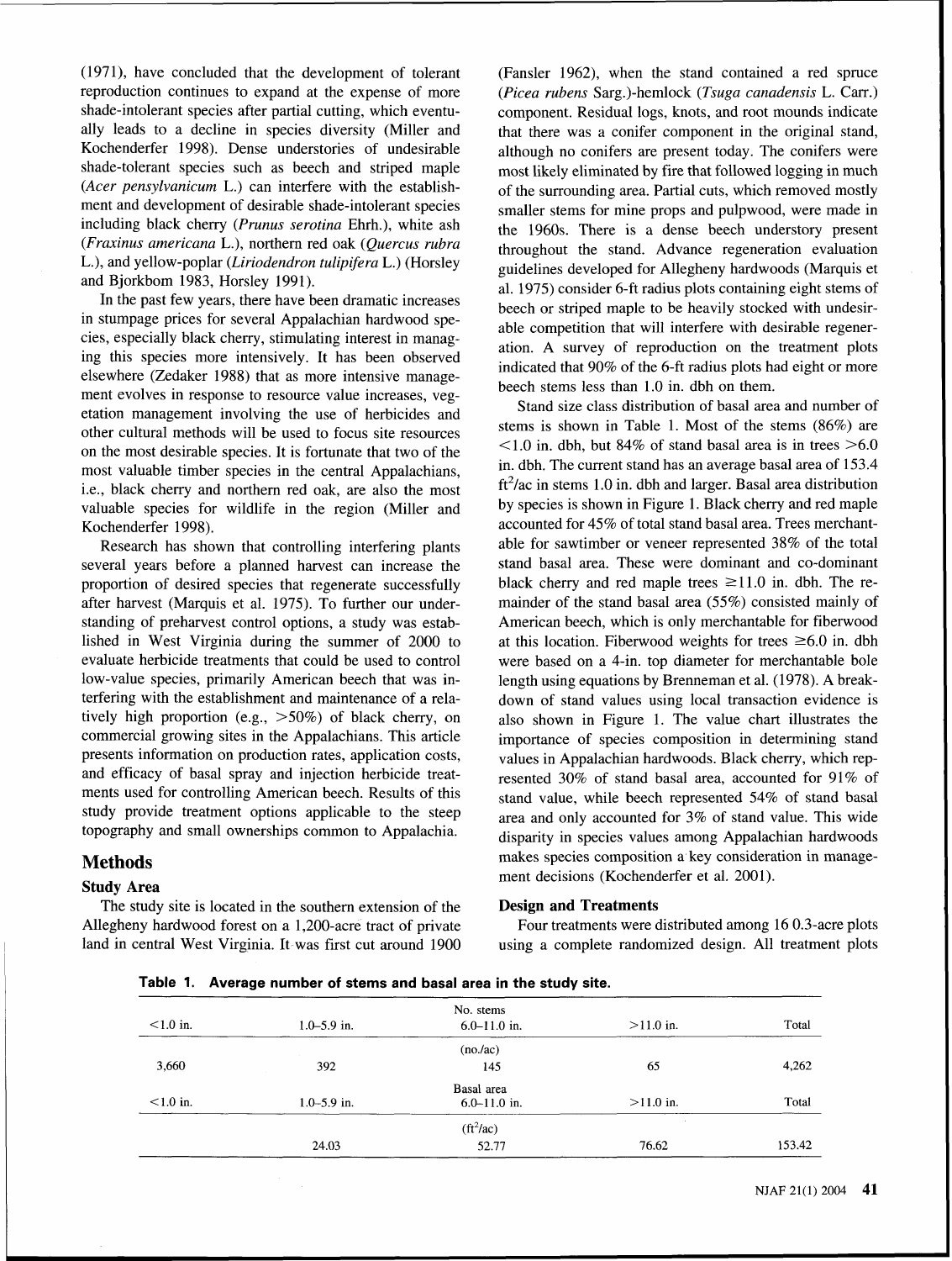

**Figure 1. Average stand basal area (top) and value (bottom) for the study site. Based on the following market prices: \$1,00O/mbf for black cherry, \$250/mbf for maple, and \$3.00/ton for fiberwood.** 

were located where black cherry seedlings were well dis-<br>tributed and the density of stems <6.0 in. tall exceeded the 2-ft tall to 0.9-in. dbh and 1.0- to 5.9-in. dbh stems to tributed and the density of stems  $\leq 6.0$  in. tall exceeded treatment two basal spray and one injection application. basal spray of 2-ft tall to 5.9-in. dbh stems and injection of

1,000/ac. Combinations of injection and basal bark spray collect data for the two size classes. The four treatments applications were used in the treatments. The light treatment included: (1) control, no treatment; (2) light treatment, basal consisted of two separate basal spray applications, the me- spray of 2-ft tall to 5.9-in. dbh stems; **(3)** medium treatment, dium treatment one injection application, and the heavy injection of  $\geq 6.0$ -in. dbh trees; and (4) heavy treatment,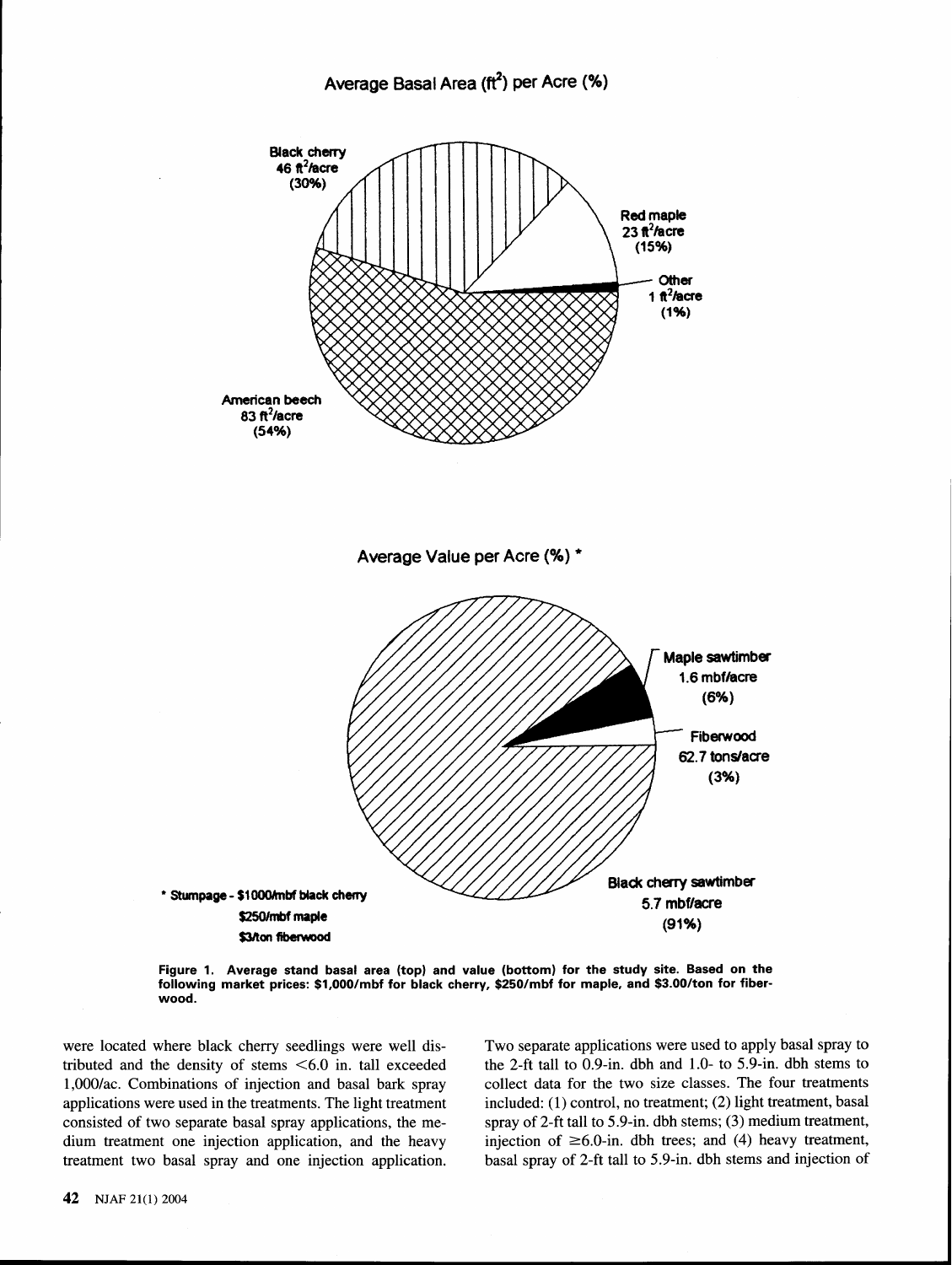$\geq 6.0$ -in. dbh trees. These treatments were designed to reflect four levels of increasing shade removal ranging from the control to the heavy treatment.

Treatment plots were 114.3 ft  $\times$  114.3 ft (0.3 ac) square with 0.05-ac (46.7 ft  $\times$  46.7 ft) measurement plots centered within each treatment plot providing a 33.8-ft buffer around the measurement plots. Within each 0.05-ac plot, all stems  $\geq$  2 ft tall were tagged. Dbh and species was recorded for each stem  $\geq 1.0$  in. dbh, and stem count by species was recorded for stems  $\geq 2$  ft tall to 0.9 in. dbh. Nine permanent milacre plots were established on each 0.05-ac measurement plot to monitor reproduction and changes in ground cover. Initial measurements were made on these plots prior to treatment. Beech regeneration was classified as being of root sprout origin on the basis of appearance, the most common characteristic being the occurrence of multiple stems originating at the same location.

A 50% solution of glyphosate (N-(phosphonomethyl) glycine as Accord 41.5%) in a water carrier was used in the hack-and-squirt injection application. One incision per inch of dbh was made using a hatchet with a ground-down bit 1.75-in. wide. A meterjet herbicide gun was used to dispense 0.051 fl oz (1.5 ml) of solution into each incision. A 10% solution of triclopyr as Garlon 4 (61.6% **3,5,6-trichloro-2-pyridinyloxyacetic** acid, butoxyethyl ester) in a Hy-grade I oil carrier was used for the basal spray applications. A backpack sprayer equipped with an adjustable cone nozzle was used to dispense the herbicide solution. The lower 15 in. of each stem was wetted to the point of runoff. All stems  $\geq 1.0$  in. were marked 15 in. above the groundline with a paint marker prior to spraying to ensure consistency among applications. All plots were treated in late Aug. 2000; one applicator was used per plot to apply each herbicide application. A total of four applicators were used in the study to add variability. Application times and the actual volumes of herbicide solutions used for each herbicide application were recorded for each treatment plot. These data were used to compute production rates and application costs.

## **Efficacy Evaluations**

The study was evaluated in late Aug. 2001, 12 months after treatment. A numerical rating system based on a visual estimation of crown control ranging from 1 to 7 (0-100% crown affected) using visual symptoms was used to evaluate the efficacy of each treatment (Memmer and Maass 1979, Kochenderfer et al. 2001). Two observers rated all trees on each plot. The mean ratings for each plot showed no distinct bias among observers, thus no adjustments were made to any of the ratings. A mean treatment efficacy rating was determined for four plots in each treatment. Trees with an efficacy rating of 5.0 or higher (75% crown necrotic) were considered controlled. For statistical analysis, the efficacy ratings were converted into percentages using arc sine transformation (Little and Hills 1978). The mean efficacy ratings were first converted into degrees and then into corrected percentages using arc sine percentage transformation tables (Gomez and Gomez 1984).

All the injected trees in the study were used to determine the efficacy of the injection applications. The effect of the injection applications on untreated stems 2 ft tall to 5.9 in. dbh was also evaluated on the plots receiving the medium treatment. The stems that were sprayed in the light treatment were used to determine the efficacy of the basal spray applications. Similarly, the effect of the basal spray applications on untreated stems  $\geq 6.0$  in. dbh was also evaluated on these plots. Treatment effects were analyzed using a one-way analysis of variance (ANOVA) with a complete random factorial design with four observations per treatment. Cost analysis was based on all the species treated in the plots. Measurement of the treatment plots allowed for time and cost comparisons of application methods and treatments.

# **Results and Discussion**

## **Basal Area Reductions**

The reductions in stand basal area associated with each treatment are shown in Figure 2. Basal area reductions for the heavy, medium, and light treatments averaged 98.9 ft<sup>2</sup>/ac, 68.1 ft<sup>2</sup>/ac, and 23.8 ft<sup>2</sup>/ac, respectively. Treatments were restricted to low-value trees unsuitable for sawtimber that would normally be used for fiberwood. American beech was the primary species treated. It accounted for 90% of all the basal area and 99% of the stems less than 1.0 in. dbh treated in the study. Red maple was the next most common species treated, accounting for 9% of the basal area treated. No black cherry trees were treated regardless of size or condition. Residual black cherry basal area averaged 48.7  $ft<sup>2</sup>/ac$  on the treated plots.

# **Production Rates**

Average production rates for the injection and basal spray application methods are shown in Table 2. Basal spray applications are normally only recommended for trees up to 6 in. dbh while tree injection is applicable for trees larger than 1.0 in. dbh (USDA Forest Service 1994). Basal spraying stems 2 ft tall to 0.9 in. dbh required much more time than basal spraying stems 1.0 to 5.9 in. dbh or injecting stems  $\geq 6.0$  in. dbh. Average application times for the injection and basal spray applications of 1.0- to 5.9-in. stems were 2.7 man-hr/ac and 1.97 man-hr/ac, respectively, compared to the 10.3 man-hrs/ac required for the basal spray application of the 2-ft tall to 0.9-in. dbh stems. Average stem densities in the 2-ft tall to 0.9-in. dbh basal spray application  $(3,743/ac)$  exceeded the 1,000 stem/acre upper limit recommended by Zedaker (1986) where foliar sprays become more efficient.

Because average stem size varied with application, the number of treated stems and basal area varied greatly among applications. Stem size averaged 8.8 in. dbh in the injection application and 3.0 in. dbh in the 1.0- to 5.9-in. dbh basal spray application. The large difference in treated stem density (3,347lac) between the two basal spray applications probably accounted for most of the differences in application time. The fewest number of stems was treated in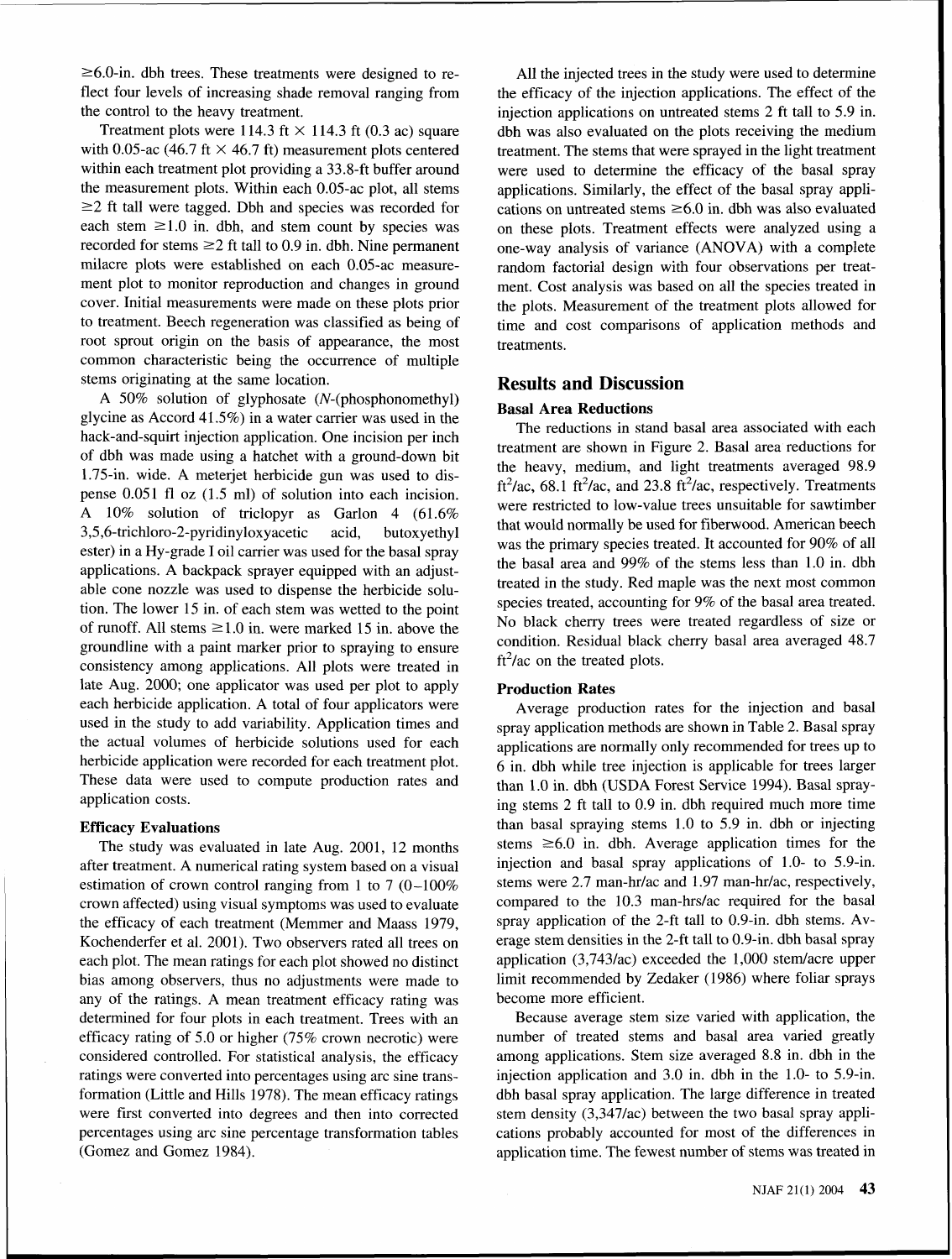

Figure 2. Basal area (ft<sup>2</sup>) before and after treatment. The numbers in parentheses are percent reductions in **basal area.** 

the injection application (159/ac) but because trees were larger, treated basal area (71.24 ft<sup>2</sup>/ac) was highest for that application.

The higher production rate (stems/hr) for the basal spray application of the 2-ft tall to 0.9-in. dbh stems was attributed to smaller stem size and reduced travel time between the denser stems. The 201-stems/hr production rate and 1.97-man-hrlac treatment time for the basal spray application of the 1.0- to 5.9-in. dbh stems compares favorably with the production rate of 162 stems/hr and treatment time of 1.6 man-hr/ac reported by Trimble and Wendel (1966). They were basal spraying 1.0- to 5.0-in. dbh stems in a 13.1-ac cutover area in central West Virginia using 2.5-gal hand-pumped sprayers.

Basal area treated per hour was highest for the injection application method. Average production rates for the injection applications (26.39 ft<sup>2</sup>/hr) were more than double that for the basal spray application of the 1.0- to 5.9-in. dbh stems. These results agree closely with the basal area production rate of 25 ft<sup>2</sup>/hr presented by Wiltrout (1976) for the

hack-and-squirt injection method. They are also consistent with Kochenderfer et al. (2001), who reported injection production rates of 70 stems/hr and 15.3  $\text{ft}^2$ /hr of treated basal area in crop tree release treatments.

### **Average Cost**

Average costs of the application methods used in this study are shown in Table 3. Note that these costs only include chemical, carrier, and hourly labor costs and do not include travel time, chemical mixing, and other operational costs. The volumes of herbicide solution used varied greatly among applications. The injection applications required the least volume at 0.55 gal/ac. The basal spray (1.0- to 5.9-in. dbh stems) application used  $5.12$  gal/ac or 0.541 fl oz. (16 ml) per inch of dbh, which is nine times greater than the 0.051 fl oz (1.5 ml) of solution used per inch of dbh in the injection applications. The largest volume of solution, 10.71 gal/ac or  $0.372$  fl oz.  $(11 \text{ ml})$  per stem, was used in the basal spray application of the 2-ft tall to 0.9-in. dbh stems, 19 times the volume used in the injection applications.

**Table 2. Average production rates for the injection and basal spray application methods.** 

| Application method                                     | Treatment<br>time $(man-hr/ac)$ | <b>Stems</b><br>treated<br>(no/ac) | Basal area<br>treated<br>$(ft^2/ac)$ | Stem<br>treatment rate<br>(no/hr) | Basal area<br>treatment rate<br>$(f t^2 / h r)$ |
|--------------------------------------------------------|---------------------------------|------------------------------------|--------------------------------------|-----------------------------------|-------------------------------------------------|
| Injection $(\geq 6.0 \text{-- in.} \text{ dbh stems})$ | 2.70                            | 159                                | 71.24                                | 59                                | 26.39                                           |
| Basal spray (1- to 5.9-in. dbh stems)                  | 1.97                            | 396                                | 24.16                                | 201                               | 12.26                                           |
| Basal spray (2-ft tall to 0.9-in. dbh stems)           | 10.33                           | 3,743                              |                                      | 362                               | $\overline{\phantom{m}}$                        |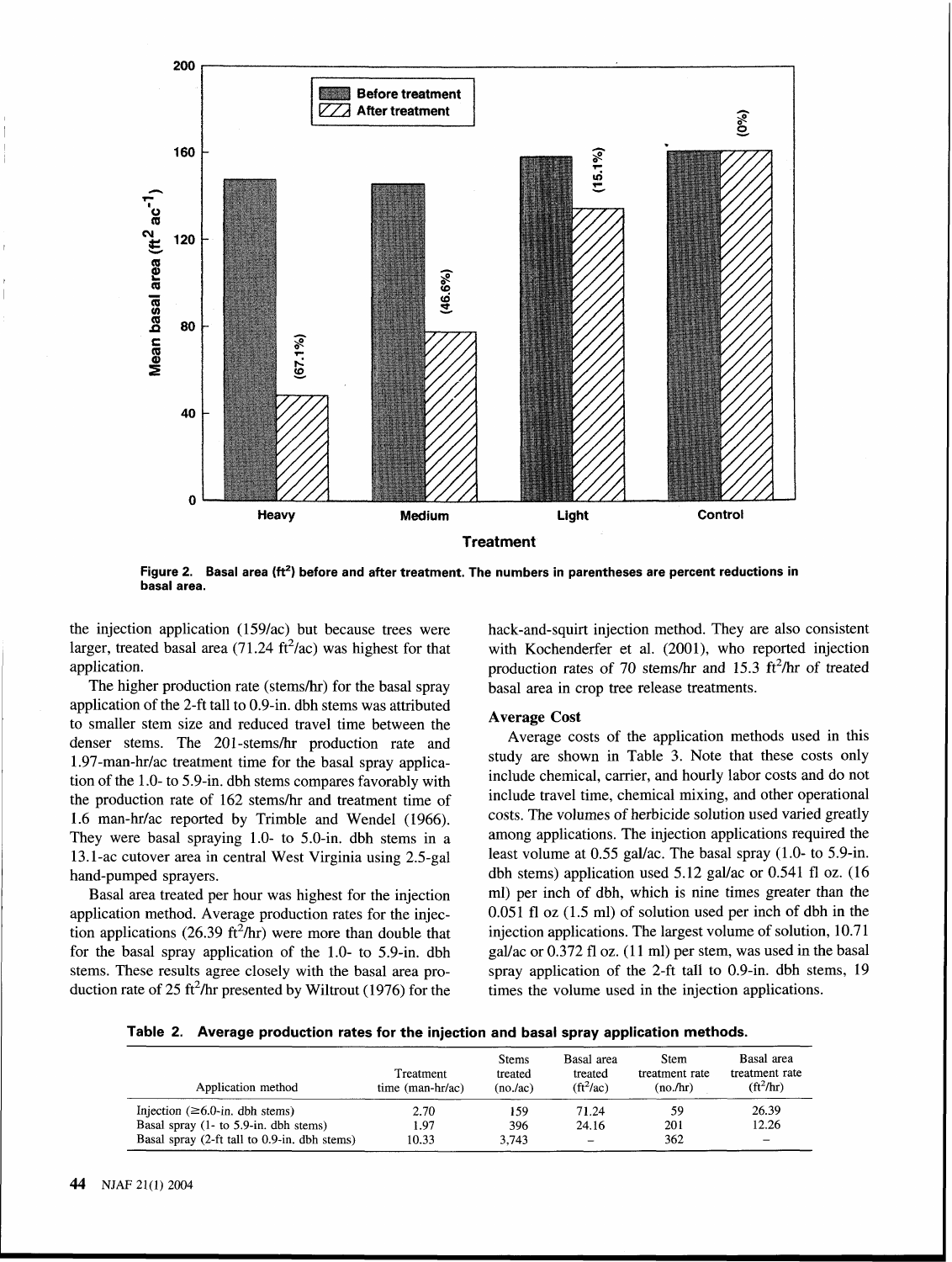**Table 3. Average cost of the injection and basal spray application methods. Costs are based on \$44.96/gal for Accord, \$78.07/gal for Garlon 4, \$4.48/gal for Hy-grade I (oil carrier), and \$10.00/hr for labor.** 

| Application method                           | Volume of herbicide<br>solution<br>(gal/ac) | Chemical and<br>carrier cost<br>\$/ac) | Labor cost<br>(S/ac) | Chemical and<br>labor cost<br>(S/ac) |
|----------------------------------------------|---------------------------------------------|----------------------------------------|----------------------|--------------------------------------|
| Injection ( $\geq 6.0$ -in. dbh stems)       | 0.55                                        | 12.26                                  | 27.02                | 39.28                                |
| Basal spray $(1.0 -$ to 5.9-in. dbh stems)   | 5.12                                        | 60.60                                  | 19.72                | 80.32                                |
| Basal spray (2-ft tall to 0.9-in. dbh stems) | 10.71                                       | 126.76                                 | 103.33               | 230.09                               |

Average herbicide solution costs ranged from \$12.26/ac to \$126.76/ac for the injection and basal spray application methods, respectively. Solution costs for the basal spray application, which included the 2-ft tall to 0.9-in. dbh stems, cost twice as much as basal spraying 1.0- to 5.9-in. dbh stems and 10 times more than the injection application. These costs largely reflect the greater volumes of solution required for the basal spray application.

Herbicide solution costs are a very important consideration in basal spray applications. Herbicide solution costs accounted for 75% (\$60.60/ac) of the total cost of the 1.0 to 5.9-in. dbh basal spray application and 55% (\$126.76/ac) of the total cost for the 2-ft tall to 0.9-in. dbh basal spray application. Labor costs accounted for 24.6% and 44.9% of total costs for the 1.0- to 5.9 in. dbh and 2-ft tall to 0.9-in. dbh basal spray applications, respectively. Conversely, for the injection application, only  $31\%$  (\$12.26/ac) of the total cost was chemical and 69% labor (\$27.02). This is consistent with Kochenderfer et al. (2001), who found chemical solution costs accounted for 57% and 35% of the total cost for basal bark band and injection application methods. Carrier costs using Hy-grade I oil accounted for 41.1% of total basal spray application costs. Using diesel oil (\$1.40/gal) instead of Hy-grade I oil (\$4.48/gal) would have reduced carrier costs of the basal spray application by 68.7% and chemical solution costs by 23.4%. Total application costs ranged from \$39.28/ac for the injection to \$230.09/ac for the basal spray application of the 2-ft tall to 0.9-in. dbh stems.

### **Application Method Efficacy**

Beech accounted for 95% of all stems treated in the study. Beech was the only species that had a large enough sample size to permit statistical inferences within an individual species. Other species treated were red maple (3%), serviceberry (Amelanchier arborea Michx. f.) (I%), and striped maple (1%). Almost identical efficacy ratings were observed when all the treated species were analyzed together.

All the application methods were extremely effective at controlling American beech. The hack-and-squirt injection applications using a 50% solution of Accord resulted in an average crown control of 99.98%. The basal spray applications using a 10% solution of Garlon 4 had an average crown control of 98.9%. A one-way ANOVA determined that mean efficacy ratings for both herbicide applications were significantly different than the control plots at the  $\alpha =$ 0.01 level. No adverse effects were observed on crop tree

species, which was expected because glyphosate and triclopyr have no soil activity.

These results are consistent with past studies where glyphosate was used to control American beech. Kochenderfer et al. (2001) obtained average crown controls ranging from 99.8 to 100% using 65.2% concentrations of glyphosate and applying 0.051 fl oz. (1.5 ml) in incisions made for each inch of diameter. Other studies have had success controlling beech using lower concentrations of glyphosate. Maass (1983) using 0.034 fl oz (1 ml) applied in cuts made  $2-3$  in. apart found that a  $25\%$  glyphosate/water solution effectively controlled beech during the dormant season. Wendel and Kochenderfer (1982) effectively controlled 8- to 24-in. dbh beech during the summer by dispensing 0.068 fl oz (2 ml) of 20% solution into incisions spaced 1.5 in. apart around the bases of trees.

The results of the basal spray application methods are also consistent with past studies. Fears (1980) effectively controlled beech using 4 and 8 lbs. of triclopyr mixed with 100 gal of diesel fuel and spraying the lower 18 in. of the stems. Melichar et al. (1987) used 20-30% concentrations of triclopyr and effectively controlled various hardwoods when spraying the lower 12-15 in. of the stems. These results are not consistent with Kochenderfer et al. (2001), where a 26.3% solution of Garlon 4 in oil only achieved an average crown control of 32%. The differences in efficacy can probably be attributed to the larger volume of solution used in this study. Kochenderfer et al. (2001), using the low-volume bark band treatment method, only used 0.10 fl oz. (3 ml) per inch of dbh to treat a 4.0- to 6.0-in. wide band around stems. In this study, 0.54 fl oz (16 ml) of a 10% solution of Garlon 4 and oil was applied per inch of dbh, completely wetting the lower 15 in. of stems to the point of runoff.

### **Efficacy of Treatments by Size Classes**

Treatment efficacy by size class is shown in Table 4. The basal spray applications were very effective at controlling beech stems less than 1 in. dbh. Almost 100% of beech stems were controlled in the heavy and light treatments using the basal spray applications. In the heavy treatment, 100% of the injected stems  $\geq 6.0$  in. dbh were controlled. In the medium injection-only treatment, 52% of the untreated beech stems in the 2-ft tall to 0.9-in. dbh class and 21.5% of untreated beech stems in the 1.0- to 5.9-in. dbh class were also controlled (Table 4). Overall, 41% of untreated stems in the 2-ft tall to 5.9-in. dbh size class were controlled. These results are not consistent with Abrahamson (1983),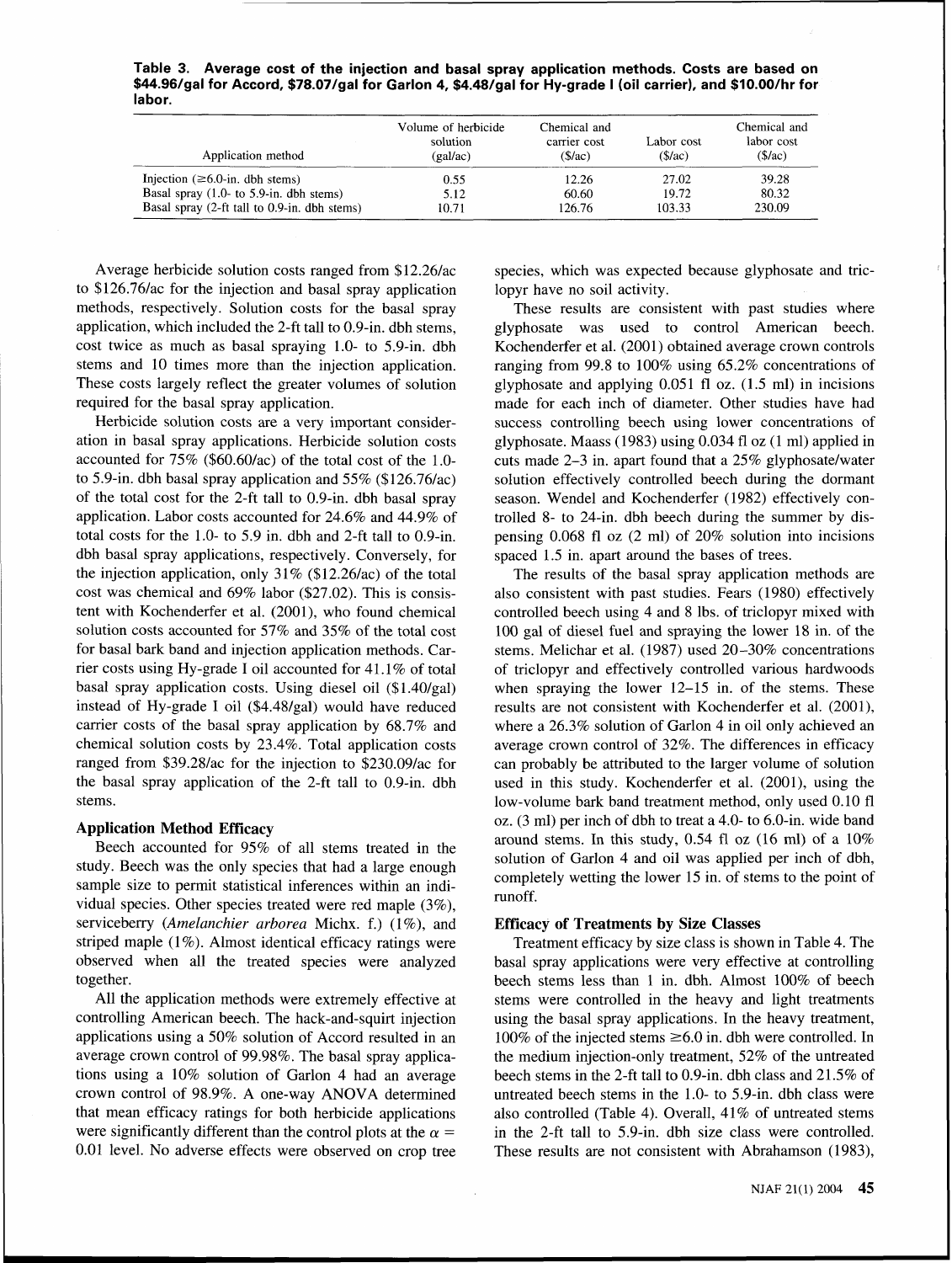**Table 4. Initial number of beech stems/ac and percent of stems controlled by various treatments. Heavy treatment included basal spray of 2-ft to 5.9-in. dbh stems and injection of 26.0-in. dbh trees. Medium treatment included injection of 26.0-in. dbh trees. Light treatment included basal spray of 2-ft tall to 5.9-in. dbh trees.** 

|           | Size class                        |                                             |            |                                  |                                                |           |                                  |                                                |       |  |
|-----------|-----------------------------------|---------------------------------------------|------------|----------------------------------|------------------------------------------------|-----------|----------------------------------|------------------------------------------------|-------|--|
|           | 2 ft tall to $0.9$ in. dbh        |                                             |            | $1.0 - 5.9$ in. dbh              |                                                |           | $\geq 6.0$ in. dbh               |                                                |       |  |
| Treatment | Initial beech<br>stems $(no./ac)$ | Percent of beech<br>stems controlled<br>(%) | SE $(\% )$ | Initial beech<br>stems $(no/ac)$ | Percent of beech<br>stems controlled<br>$(\%)$ | SE $(\%)$ | Initial beech<br>stems $(no/kc)$ | Percent of beech<br>stems controlled<br>$(\%)$ | SE(%) |  |
| Heavy     | 4.125                             | $99.5a^{*1}$                                | 0.55       | 465                              | 99.8a                                          | 0.69      | 143                              | 100a                                           | 0.73  |  |
| Medium    | 3.635                             | 52 <sub>b</sub>                             | 0.58       | 355                              | 21.6b                                          | 0.79      | 159                              | 100a                                           | 0.70  |  |
| Light     | 3.360                             | 99a                                         | 0.58       | 305                              | 96.3a                                          | 0.85      | 120                              | 4.5b                                           | 0.80  |  |
| Control   | 3.540                             | 0.6c                                        | 0.59       | 365                              | 0c                                             | 0.77      | 153                              | 0c                                             | 0.71  |  |

 $1*$  = means followed by the same letter are not significantly different at the 0.01 level (experimentwise) using Tukey's HSD.

who reported a 70% reduction in the number of beech root parent stems to attached root sprouts. Unlike glyphosate, sprouts around individual trees when parent trees were triclopyr is not as mobile within treated plants (Zedaker et injected with a 50% solution of glyphosate. The different al. 1994, Esen and Zedaker 1999). Thus, the basal spray results obtained from the two studies can probably be at- applications on stems  $\leq 6.0$  in. dbh did not result in control tributed to two key factors. First, Abrahamson (1983) prob- of larger untreated stems. ably applied more herbicide because he completely frilled the parent trees and applied the solution until it began to run<br>down tree trunks. The sotual volumes of berkields used application costs for the treatments are summarized down tree trunks. The actual volumes of herbicide used<br>were not measured In addition because only the efficient of the Table 5. The cost of treating the small stems in the 2-ft were not measured. In addition, because only the efficacy of in Table 5. The cost of treating the small stems in the 2-ft beech stems determined to be root sprouts was measured tall to 0.9-in. dbh class is shown separatel beech stems determined to be root sprouts was measured,<br>higher efficeou ratings would be avanced. In the greent spray applications to emphasize the large economic impact higher efficacy ratings would be expected. In the present spray applications to emphasize the large economic impact<br>study all beech stems 2 ft tall to 0.9 in dbb were included treating these smaller stems has on treatment study, all beech stems 2 ft tall to 0.9 in. dbh were included in the efficacy ratings.

Efficacy of the injection treatments in this study on small beech stems would probably have been greater if all beech stems  $\geq 1$  in. dbh had been treated with injection instead of only stems  $\geq 6$  in. dbh. Control of these untreated stems is attributed to the translocation of herbicide to them from injected trees through connecting roots. Although beech reproduces from both seed and root sprouts, root sprouting is often the major way beech regenerates (Tubbs and Houston 1990). Data collected on the milacre plots in this study indicated that 97% of advanced beech reproduction was of root sprout origin. Jones and Raynal (1986) reported that most beech root sprouts occur within 26 ft of parent stems and remained attached to the parent root system even after the sprouts reached 10 years of age. They also found that root injury is needed to initiate root sprouting. Glyphosate readily translocates to all actively growing parts of treated plants (Weed Science Society of America 1994). This study demonstrated that it is readily translocated from treated

the cost of treating stems 2 ft tall to 0.9 in. dbh was excluded, the heavy treatment cost was \$131.27/ac, followed by the light treatment at \$69.57/ac and the medium treatment at \$38.29/ac. When the cost of treating stems 2 ft tall to 0.9 in. dbh is included, the cost of the heavy and light treatments more than triples to \$407.57/ac and \$253.48/ac, respectively. Loftis (1978), when comparing preharvest herbicide treatments to postharvest felling of undesirable stems, also found the cost of basal spraying small stems <2 in. basal diameter to be prohibitive. A major advantage of the medium injection treatment is the added cost savings of controlling the small untreated beech stems. In the medium treatment, 52%, or 1,895, untreated 2-ft tall to 0.9-in. dbh stemslac were controlled at no additional cost, while it cost approximately \$0.06 per stem to treat stems in this size class in the heavy and light basal spray treatments. Controlling 52% of 2-ft tall to 0.9-in. dbh beech stems on the medium plots would have cost an additional \$113.70/ac. In addition to controlling these stems, 21.6% or 80 stemslac of the

**Table 5. Application cost summary by treatments. Heavy treatment included basal spray of 2-ft tall to 5.9-in. dbh stems and injection of 26.0-in. dbh trees. Medium treatment included injection of 26.0-in. dbh trees. Light treatment included basal spray of 2-ft tall to 5.9-in. dbh trees.** 

|           |                                                   | Excludes 2-ft tall to 0.9-in. dbh stems |                                 | Includes 2-ft tall to 0.9-in. dbh stems |                                 |  |
|-----------|---------------------------------------------------|-----------------------------------------|---------------------------------|-----------------------------------------|---------------------------------|--|
| Treatment | Treated basal<br>area ( $\text{ft}^2/\text{ac}$ ) | Stems/ac $(no.)$                        | Application<br>$costs1$ (\$/ac) | Stems/ac (no.)                          | Application<br>$costs1$ (\$/ac) |  |
| Heavy     | 99                                                | 626                                     | 131.27                          | 4761                                    | 407.57                          |  |
| Medium    | 68                                                | 168                                     | 38.29                           | 168                                     | 38.29                           |  |
| Light     | 24                                                | 316                                     | 69.57                           | 3666                                    | 253.48                          |  |

 $^1$  Cost based on \$44.96/gal for Accord, \$78.07/gal for Garlon 4, \$4.48/gal for Hy-grade I (oil carrier), and \$10.00/hr for labor.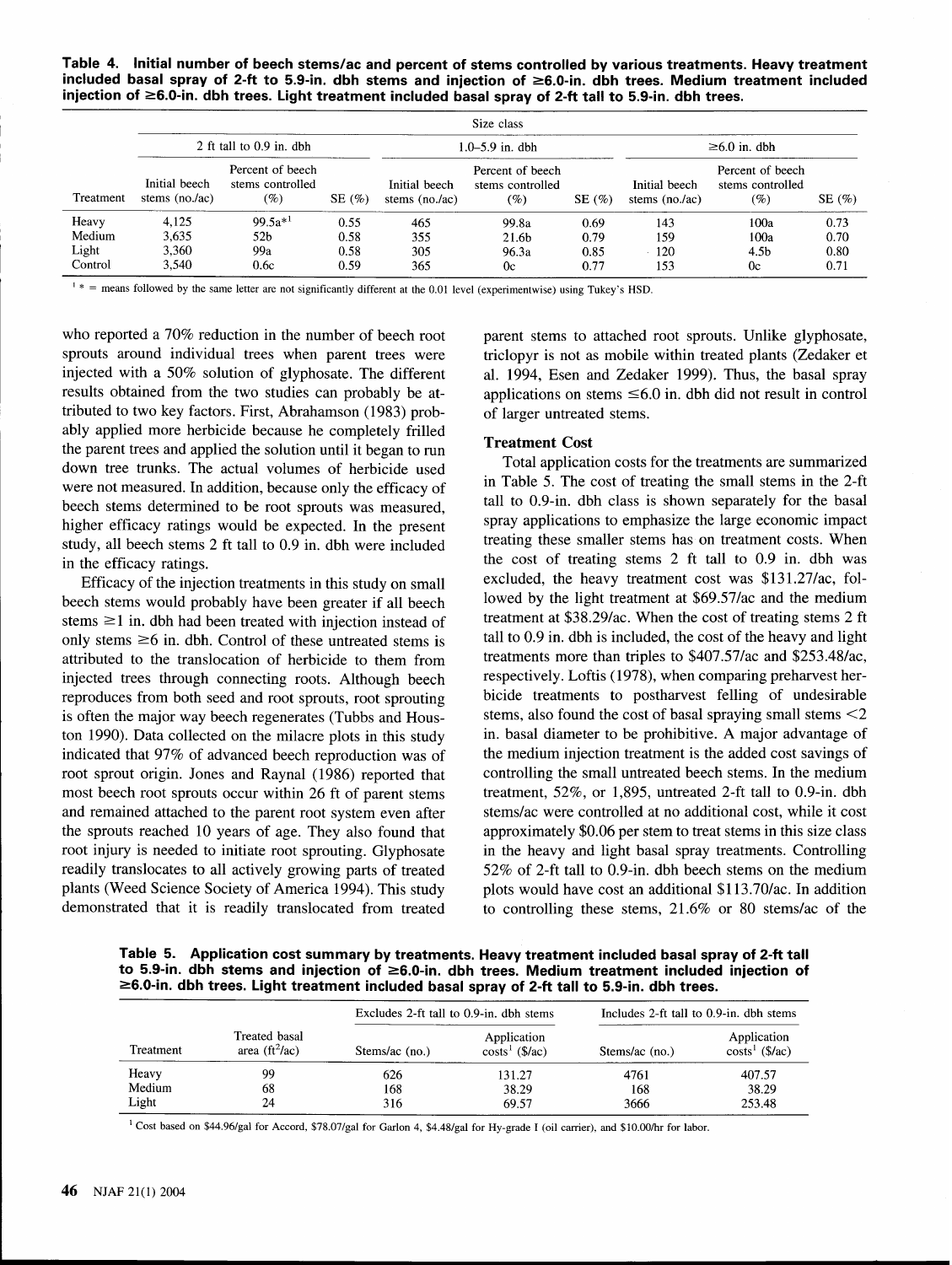beech stems in the 1.0- to 5.9-in. dbh class were also controlled in the medium treatments. It cost approximately \$0.21 per stem to basal spray stems from 1.0 to 5.9 in. dbh, representing an additional cost savings of \$16.80/ac. As a result, \$130.50lac worth of additional control was obtained with the medium treatment at no cost. Loftis (1985) recommended injecting undesirable stems with basal diameters  $>2.0$  in. instead of postharvest felling. Cost data collected from the injection treatments in the study indicated it cost \$0.028 per inch of dbh treated. Projecting this cost to include stems  $\geq 1.0$  in. dbh showed that it would cost \$71.21/ac to inject all beech stems 1.0 in. and larger. This cost estimate is consistent with Loftis (1985), who reported injection application costs of \$50-70/ac. The authors believe that injection of all beech stems  $\geq 1.0$  in. dbh with a 50% solution of glyphosate would distribute enough herbicide to give adequate control of most existing beech root sprouts.

### **Management Implications**

The manual herbicide application methods used in this study are target specific and applicable for use in steep topography by small nonindustrial landowners. They provide a flexible tool that land managers can use to accomplish a variety of vegetation management objectives. The herbicides used in this study were nonrestricted use herbicides that can be used to control a wide range of common ple, 1.5 gal of solution is enough for an entire day of tree species in Appalachia. injection by one worker and this small volume can easily be

most target-specific way to control stems  $\geq 1.0$  in. dbh. basal spray applications are much higher and almost require<br>Because small (e.g., 1.0-in. dbh) stems are so flexible, rather machine access to treatment sites to Because small (e.g.,  $1.0$ -in. dbh) stems are so flexible, rather than make incisions, it is easier to bend over and partially quantities of solution.

sever them at waist height, then treat the exposed surface. When applied to similar-sized American beech trees and using glyphosate dosage rates comparable to those used in this study, injection has the added advantage of controlling about half of existing beech stems  $\leq 1.0$  in. dbh and 21.6% of those 1.0-5.9 in. dbh. A disadvantage of injection is that its effective use in the Appalachians is restricted to the growing season period between June 1-Nov. 1, limiting application time to only 5 months of the year. Experience and herbicide label recommendations indicate that tree injection during periods of sap flow is largely ineffective. Although detailed records are not available, observations made by the authors near the study area indicate that sap flow frequently occurs between Nov. 1 and leaf out in this region of the Appalachians. It is especially prevalent in black birch (Betula lenta L.) and the maples (Acer spp.), but also occurs in other species. Basal sprouting has been observed on some top-killed striped maple and red maple trees injected with 50% solutions of Accord near the study area. In instances where densities of basal sprouts are high, they could present sufficient competition that would require follow-up foliar treatment.

Volume requirements for the various application methods are important cost and labor considerations. For exam-The hack-and-squirt injection method is the cheapest and carried a considerable distance. Solution requirements for



**Figure 3. Treatment costs expressed as a percentage of total stand value.**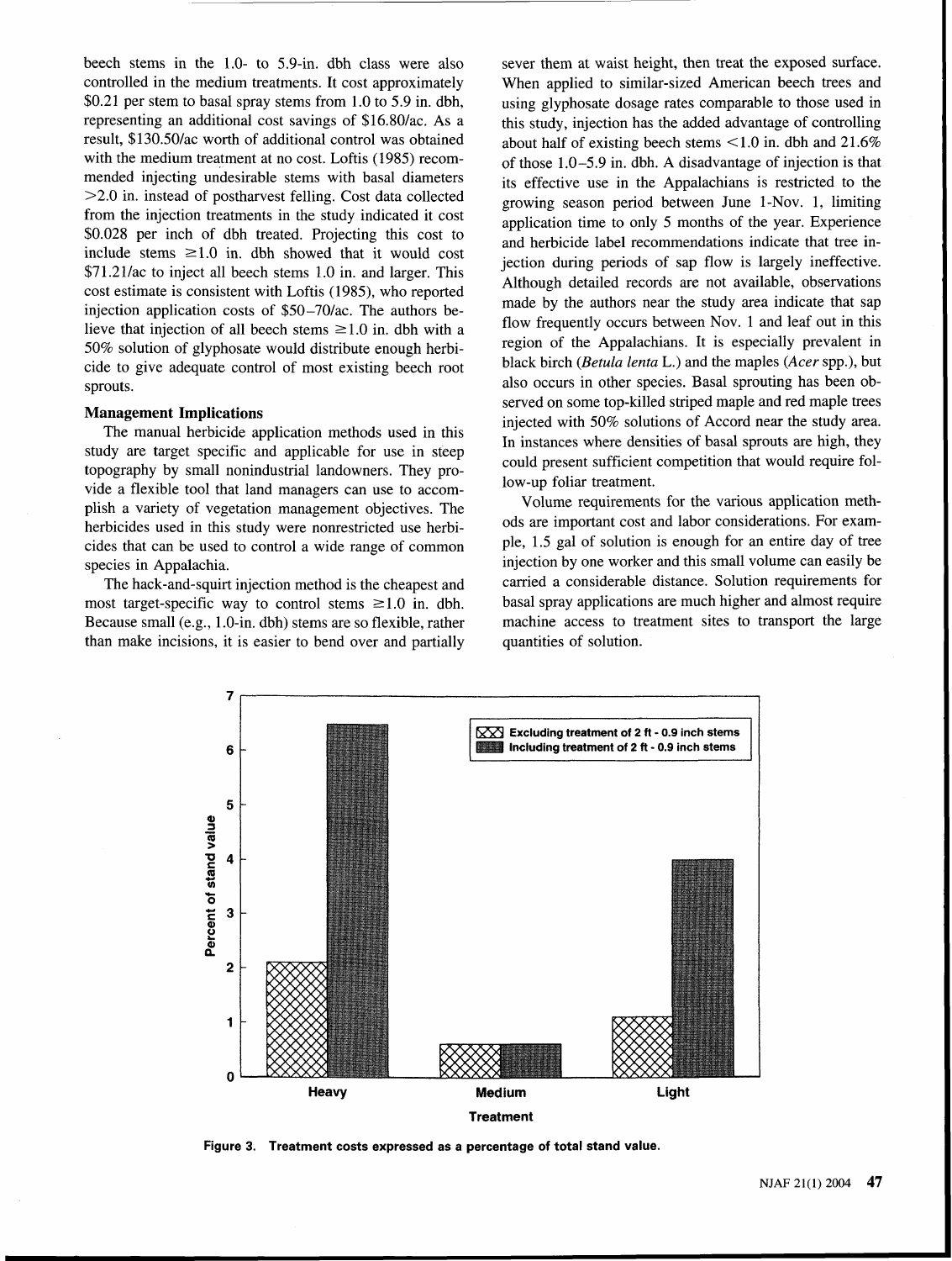Basal spray applications are more costly but are better adapted for treating small stems. Unlike the injection method, basal spraying is not restricted to growing season application. The only critical label requirements are that applications be made when root collars are exposed and stems are dry. Another advantage is that basal sprouting has not been observed on maple species basal sprayed with a 10% solution of Garlon 4. Experience near this study site indicates that when basal spray application methods comparable to those used in this study are followed, a 5% solution of Garlon 4 is effective on thin-barked species like striped maple, beech, and red maple (J.D. Kochenderfer, unpublished observation). Use of the lower concentration would reduce herbicide costs by 50%.

In some cases, using a combination of application methods might be feasible. For example, injection of all undesirable trees  $\geq 1.0$  in. dbh and restricting basal spraying to species other than beech with stems < 1.0 in. dbh might be more cost-effective, although it would require traversing the treated area twice. Although foliar spraying methods were not evaluated in this study, they are a viable option where numerous small stems are present. Foliar sprays are broadcast treatments and may kill more than the target stems.

Treatment costs expressed as a percentage of total stand value are shown in Figure **3.** The heavy treatment represented 2.1% of stand value when the 2-ft tall to 0.9-in. dbh stems were excluded but 6.5% when the small stems were included. The medium injection treatment represented less than 1.0% of total stand value. The light treatment represented 1.1% of total stand value when treatment of the 2-ft tall to 0.9-in. dbh stems was excluded but 4.0% when their treatment cost was included. These comparisons should help land managers make better treatment choices. Failure to invest in preharvest treatments where dense shade-tolerant understories have become established will eventually result in a decline in valuable shade-intolerant species and reduced stand values.

In conclusion, the preharvest herbicide application methods described in this article are applicable over the wide range of forest types and vegetation conditions encountered in the Appalachians. Although costs varied greatly between the various treatments, efficacy of all the application methods was very high. The question that ultimately needs to be answered is what degree of preharvest vegetation control is required under different conditions to regenerate and grow the desired percentages, e.g., 50%, of high-value species. Information obtained in this study will help land managers make more informed vegetation management decisions.

# **Literature Cited**

- ABRAHAMSON, L.P. 1983. Control of beech root and stump sprouts by herbicide injection of parent trees. For. Res. Note RN-SOF-83-001. SUNY Coll. Environ. Sci. For. Syracuse, NY. 3 p.
- BRENNEMAN, B.B., D.J. FREDERRICK, W.E. GARDNER, L.H. SCHOENHOFEN, AND P.L. MARSH. 1978. Biomass of species and stands of West Virginia hardwoods. P. 159-178 in Proc. Central Hardwood Forest Conf. II, 1978 Nov. 16, Purdue Univ., W. Lafayette, IN. 549 p.
- ESEN, D., AND S.M. ZEDAKER. 1999. Surfactants affect foliar uptake and translocation of triclopyr and imazapyr in rhododendron. P. 126-127 in Proc. 52nd Annual South. Weed Sci. Soc., Jan. 25-27, Greensboro, NC. SWSSPBE 52. 404 p.
- FAJVAN, M.A., S.T. GRUSHECKY, AND C.C. HASSLER. 1998. The effects of harvesting practices on West Virginia's wood supply. J. For. 96(5):33-39.
- FANSLER, H.F. 1962. History of Tucker County West Virginia. McClain Printing Co., Parsons, WV. 702 p.
- FEARS, R.D. 1980. Basal treatment of woody plants with triclopyr. P. 98-100 in Proc. N. Cent. Weed Control Conf. 35, 1980 Dec. 9-11, Omaha, NE. 182 p.
- GOMEZ, K.A., AND A.A. GOMEZ. 1984. Statistical procedures for agricultural research, 2nd Ed. John Wiley and Sons, New York. 680 p.
- HORSLEY, S.B. 1991. Using Roundup and Oust to control interfering understories in Allegheny hardwood stands. P.  $281-290$  in Proc.  $8^{th}$ Central Hardwood Forest Conf. USDA For. Serv. Gen. Tech. Rep. NE-148. 605 p.
- HORSLEY, S.B., AND J.C. BJORKBOM. 1983. Herbicide treatment of striped maple and beech in Allegheny hardwood stands. For. Sci. 29:103-112.
- HUTNIK, R.J. 1958. Three diameter-limit cuttings in West Virginia hardwoods-A 5-year report. USDA For. Serv. NE For. Exp. Sta. Pap. 106. Upper Darby, PA. 13 p.
- JONES, R.H., AND D.J. RAYNAL. 1986. Spatial distribution and development of root sprouts in Fagus grandifolia (Fagaceae). Am. J. Bot. 73(12):1723-1731.
- KOCHENDERFER, J.D., S.M. ZEDAKER, J.E. JOHNSON, D.W. SMITH, AND G.W. MILLER. 2001. Herbicide hardwood crop tree release in central West Virginia. North. J. Appl. For. 18: 46-54.
- LAMSON, N.I., AND C.H. SMITH. 1991. Stand development and yields of Appalachian hardwood stands managed with single-tree selection for at least 30 years. USDA For. Serv. Res. Pap. NE-655. Radnor, PA. NE For. Exp. Sta. 6 p.
- LITTLE, T.M., AND F.J. HILLS. 1978. Agriculture experimentation. John Wiley and Sons, New York. 350 p.
- LOFTIS, D.L. 1978. Preharvest herbicide control of undesirable vegetation in southern Appalachian hardwoods. South. J. Appl. For. 2:51-54.
- LOFTIS, D.L. 1985. Preharvest herbicide treatment improves regeneration in southern Appalachian hardwoods. South. J. Appl. For. 9:177-180.
- MAASS, D. 1983. Timing-species-herbicide interactions for tree injection treatments. P. 268-272 in Proc. NE Weed Sci. Soc. 37, 1983 Jan. 4-6, Grossinger, NY. 417 p.
- MARQUIS, D.A., T.J. GRISEZ, J.C. BJORKBOM, AND B.A. ROACH. 1975. Interim guide to regeneration of Allegheny hardwoods. USDA Forest Serv. Gen. Tech. Rep. NE-19. 14 p.
- MELICHAR, M.W., A.B. HALL, AND R.J. HENDLER. 1987. Low-volume application of picloram and triclopyr. P. 156-157 in Proc. NE Weed Sci. Soc. 41, 1987 Jan. 6-8, Williamsburg VA. 264 p.
- MEMMER, P., AND D. MAASS. 1979. Results of tree injection treatments in Monson, Maine. P. 50-51 in NE Weed Sci Soc. Vol. 33, Supplement. 93 p.
- MILLER, G.W., AND J.N. KOCHENDERFER. 1998. Maintaining species diversity in the central Appalachians. J. For. 96:28-33.
- MILLER, G.W. AND H.C. SMITH. 1991. Comparing partial cutting practices in central Appalachian hardwoods. P. 105-119 in Eighth Cental Hardwood Forest Conf., McCormick, L.H., and K.W. Gottschalk (eds.). USDA For. Serv. Gen. Tech. Report NE-148. Radnor, PA. 605
- SANDER, I.L., AND F.B. CLARK. 1971. Reproduction of upland hardwood forests in the central states. USDA For. Serv. Agric. Handbook No. 405. 25 p.
- TRIMBLE, G.R., JR. 1965. Species composition changes under individual tree selection cutting in cove hardwoods. USDA For. Serv. Res. Note NE-30. Upper Darby, PA NE For. Exp. Sta. 6 p.
- TRIMBLE, G.R., JR. 1971. Diameter-limit cutting in Appalachian hardwoods: Boon or bane? USDA For. Serv. NE For. Exp. Sta. Res. Pap. NE-208. Upper Darby, PA. 14 p.
- TRIMBLE, G.R., JR. 1973. The regeneration of central Appalachian hardwoods with emphasis on the effects of site quality and harvesting practice. USDA For. Serv. Res. Pap. NE-282. Upper Darby, PA. NE For. Exp. Sta. 14 p.
- TRIMBLE, G.R., JR., AND G.W. WENDEL. 1966. A cost figure for a chemical release in Appalachian hardwoods. Northern Logger. 14(7): 24, 42.
- TUBBS, C.H., AND D.R. HOUSTON. 1990. American beech (Fagus grandifolia Ehrh.). P. 325-332 in Silvics of North America, Vol. 2, Burns, R.M., and B.H. Honkala (eds.). USDA Agric. Handb. 654. 877 p.